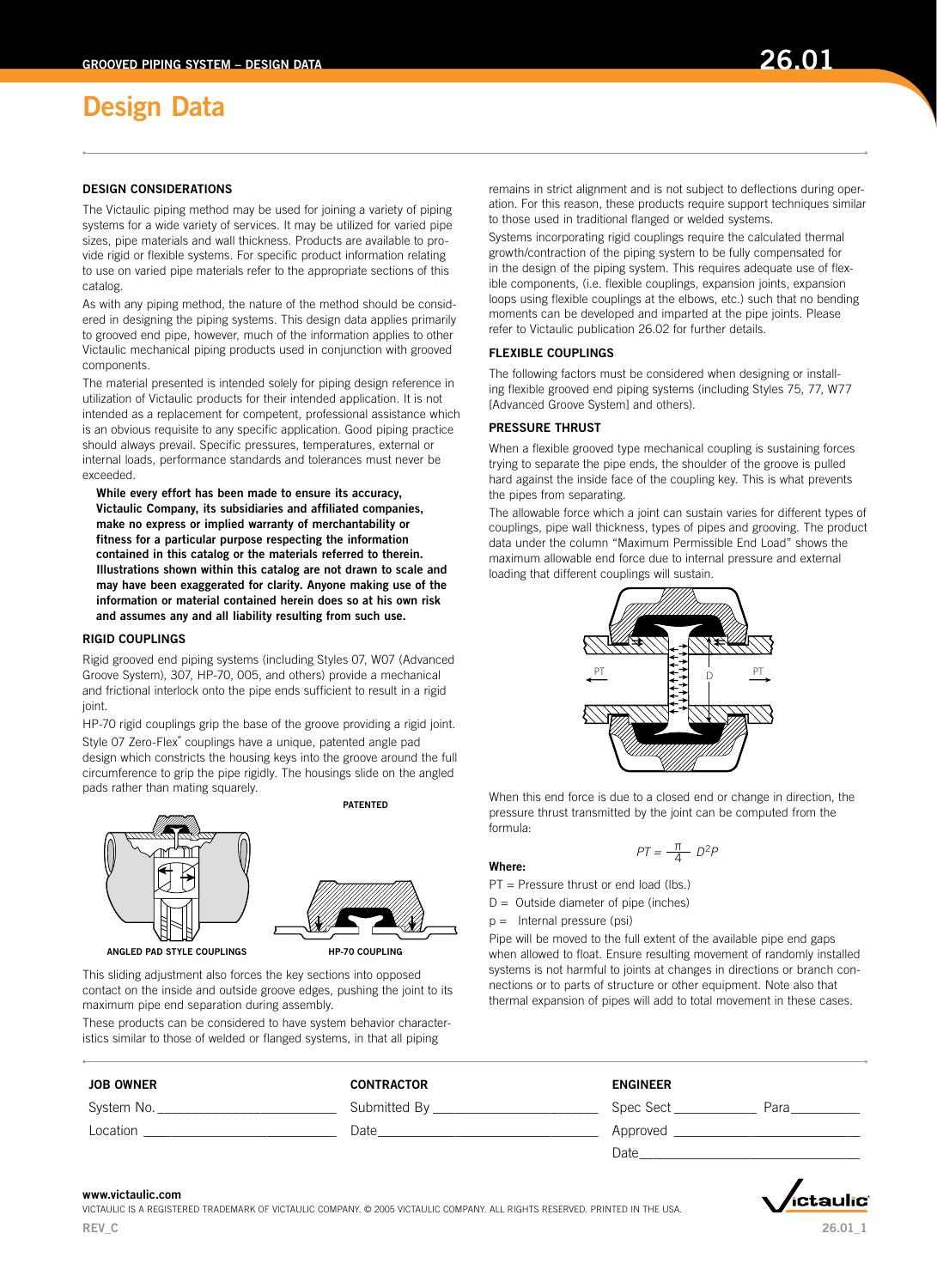

For anchored systems, where pressure thrusts do not act to hold the joints in tension, or in systems where the joints have been intentionally deflected (e.g., curves), provide lateral restraint to prevent movement of the pipes due to pressure thrusts acting at deflections. Lightweight hangers are not adequate in preventing sideways movement of pipes. It should be anticipated that small deflections will occur in all straight lines and side thrusts will be exerted on the joints.



Angular deflection at butted or fully spaced joints is not possible unless the ends of the pipes are free to move as required.

Unrestrained deflected joints will straighten up under the action of axial pressure thrusts or other forces acting to pull pipes apart. If joints are to be maintained deflected, then lines must be anchored to restrain pressure thrusts and end pull forces, otherwise sufficient lateral force must be exerted to keep joint deflected.



Lateral forces (F) will always act on deflected joints due to internal —pressure. A fully deflected joint will no longer be capable of providing the full linear movement normally available at the joint.



At least two flexible couplings are required to provide for lateral misalignment of pipes. Angular deflection of each joint must not exceed Maximum Deflection From Centerline published for each Victaulic coupling style.



The grooved piping method will not allow both maximum linear movement and maximum angular movement simultaneously at the same joint. If both are expected simultaneously, systems should be designed with sufficient joints to accommodate both, including allowance for recommended tolerances.

Flexible couplings do not automatically provide for expansion or contraction of piping. Always consider best setting for pipe end gaps. In anchored systems, gaps must be set to handle combinations of expansion and contraction. In free floating systems offsets of sufficient length must be used to accommodate movement without overdeflecting joints.



Linear movement available at flexible grooved pipe joints is published under performance data for each Victaulic coupling style. These values are MAXIMUMS. For design and installation purposes, these figures should be reduced by the following factors to allow for pipe groove tolerances.



LINEAR MOVEMENT TOLERANCE

 $3/4 - 3$  1/2"/20 – 90 mm – Reduce published figures by 50% 4"/100 mm and larger – Reduce published figures by 25% Standard cut grooved pipe will provide double the expansion/contractio n or deflection capabilities of the same size standard roll groove pipe.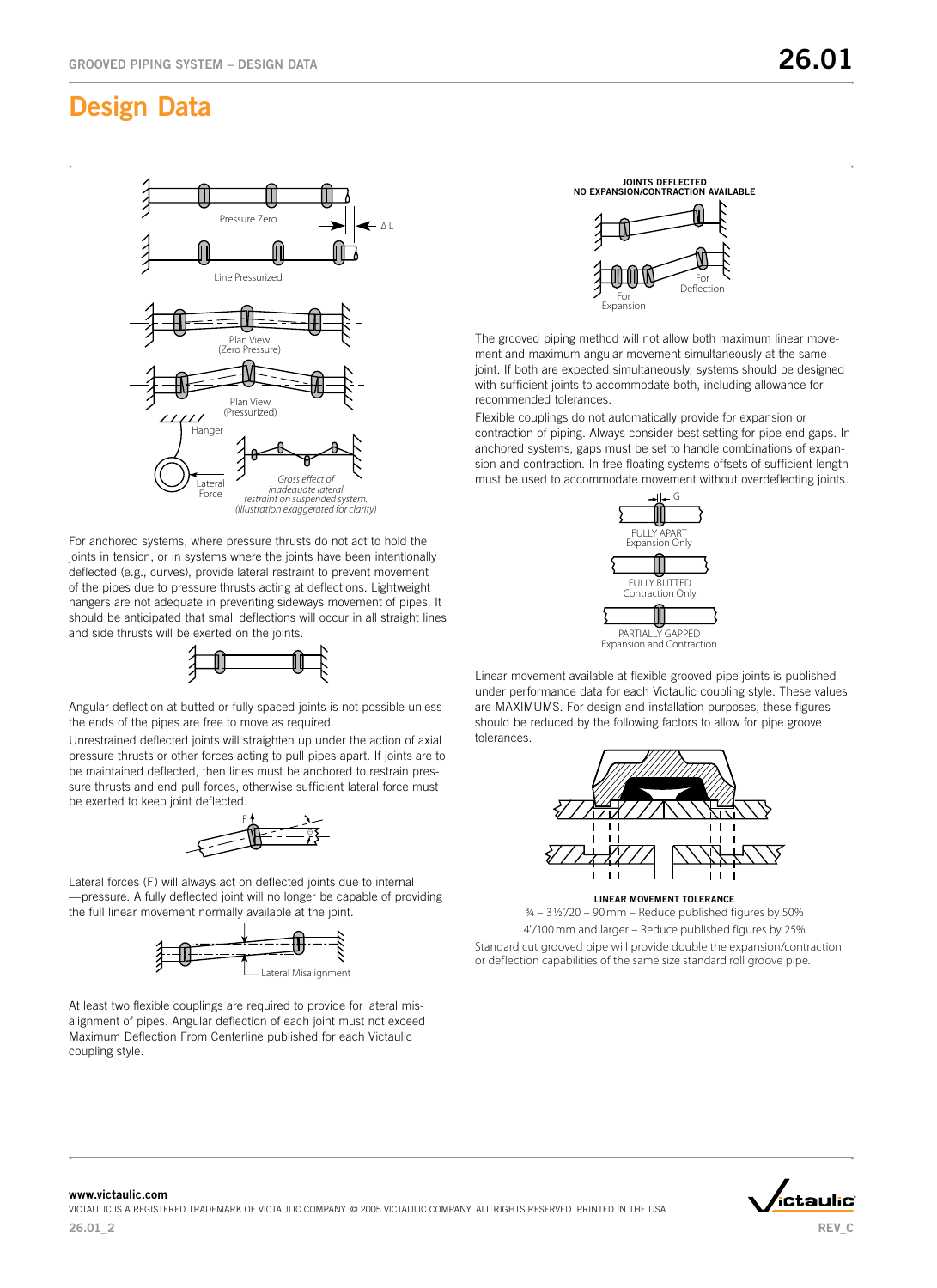# OFFSETS AND BRANCH CONNECTIONS



Ensure that branch connections and offsets are sufficiently long so that the maximum angular deflection of coupling (shown in Performance Data for each coupling style) is never exceeded and can accommodate anticipated total movement of pipes.

Otherwise, anchor system to direct movement away from these. Also ensure that adjacent pipes can move freely to provide anticipated movements. (Refer to page 6 for more details.)

# **ANGULAR DEFLECTIONS**

Angular deflection available at flexible grooved pipe joints is published under Performance Data for each Victaulic coupling style. These values are MAXIMUMS. For design and installation purposes these figures should be reduced by the following factors to allow for pipe grooving tolerances.

Θ = Maximum angular deflection between center lines as shown under Performance Data.



ANGULAR MOVEMENT TOLERANCE

 $3/4 - 3$   $1/2$ "/20 – 90 mm – Reduce published figures by 50%

4"/100 mm and larger – Reduce published figures by 25% Standard cut grooved pipe will provide double the expansion/contraction or deflection capabilities of the same size standard roll groove pipe. The angular deflection available at a Victaulic flexible grooved pipe joint is useful in simplifying and speeding installation.

NOTE: Joints which are fully deflected can no longer provide linear movement. Partially deflected joints will provide some portion of linear movement. NOTE: Pressure thrusts will tend to straighten deflected pipe.



#### Where:

Y = Misalignment (Inches)

G = Maximum Allowable Pipe End Movement (Inches) as shown under Performance Data (Published value to be reduced by Design Tolerance.)

Θ = Maximum Deflection (Degrees) from Center Line as shown under Performance Data (Published value to be reduced by Design Tolerance.)

D = Pipe Outside Diameter (Inches)

 $L =$  Pipe Length (Inches)

#### **MISALIGNMENT**

Pipe misalignment can be accommodated with a Victaulic flexible grooved piping system. Note that at least two flexible couplings must be used for the combined lateral displacement and angular deflection (Y). (Refer to 26.03 for details.)



The movement available can be calculated from the flexible coupling Performance Data.

### **CURVE LAYOUT**

Curves may be installed with straight pipe lengths utilizing the angular deflection (under performance data) available at each flexible coupling. Note that if the maximum angle of deflection at the couplings is used to lay the curve, no allowance is left for expansion/contraction.

NOTE: Pressure thrusts will tend to straighten the curve. Consideration must be given to proper anchoring.



# Where:

- $N =$  Number of Couplings
- $R =$  Radius of Curve (Feet)
- $L =$  Pipe Length (Feet)

Θ = Deflection from Centerline (°) of each Coupling (See Data Sheets – Published value to be reduced by Design Tolerance)

∆ = Combined Angular Deflection of all couplings

For curves of less than 90° total deflection, the data shown on the previous page can be used to determine:

1. The radius of curvature that can be made using pipes of a given length and utilizing either the full or partial angle of deflection available from the couplings used. Alternatively, the maximum length of pipe that can be used to negotiate a curve of a certain radius using either the maximum or partial angle of deflection available from the couplings.

The total number of flexible couplings required to negotiate a curve having a given deflection angle.



Victaulic is a registered trademark of Victaulic company. © 2005 Victaulic company. all rights reserVed. printed in the usa. REV C



26.01\_3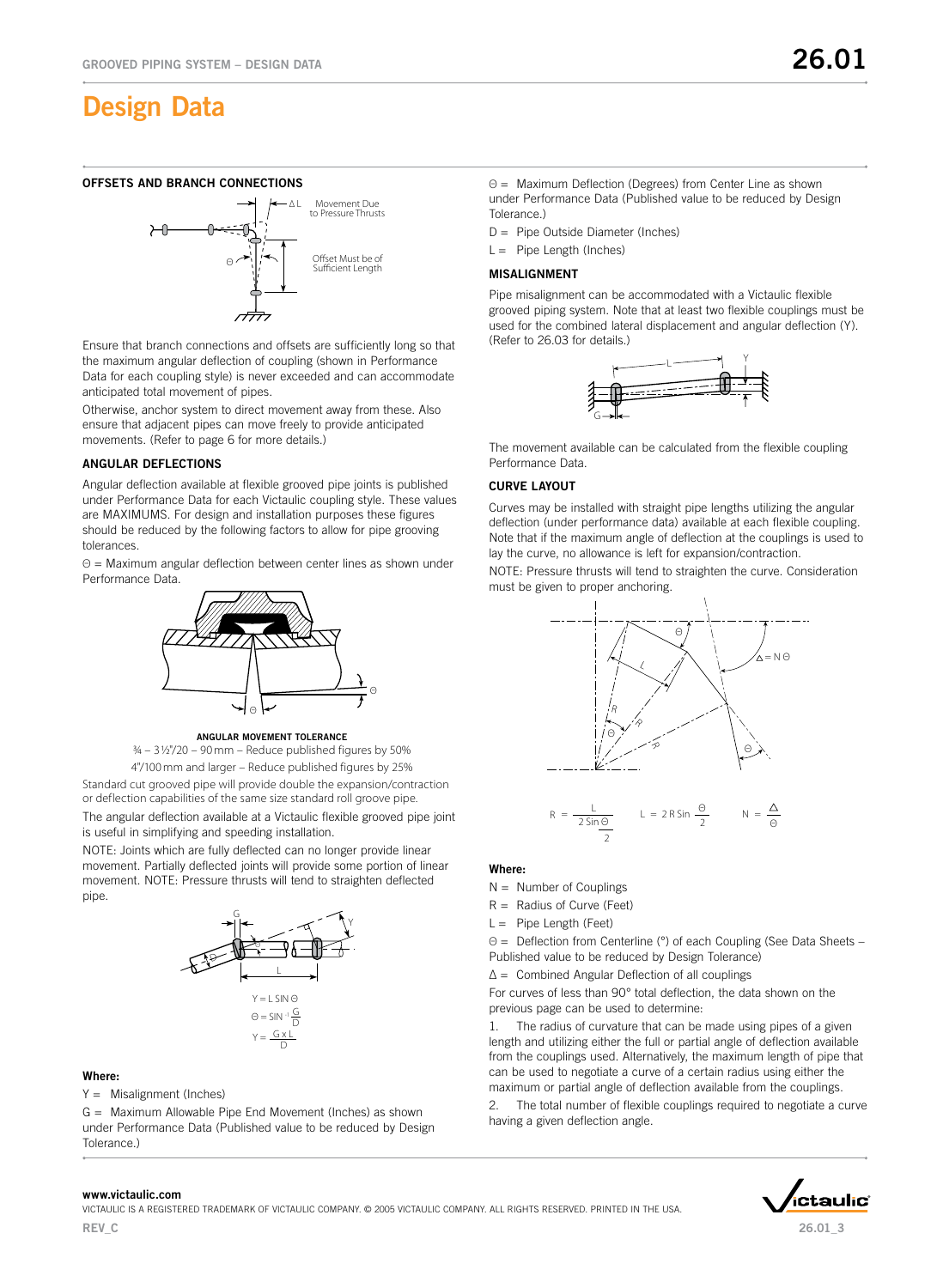#### PIPE SUPPORT – ANCHORAGE AND GUIDANCE

#### FLEXIBLE COUPLINGS – RIGID COUPLINGS

When designing anchorage, support and guidance systems for piping joined with flexible or rigid mechanical grooved type couplings, it is necessary to give consideration to certain characteristics of these couplings. These characteristics distinguish flexible grooved type couplings from other types and methods of pipe joining. When this is understood, the designer can utilize the many advantages that these coupling provide. Coupling Key:



# **USE OF HANGERS AND SUPPORTS**

The use of hangers and supports offering freedom of movement in one or more directions has to be considered to allow pipes to move freely. Spring hangers are good practice at change of direction to allow freedom of pipe movement.





#### **ACCOMMODATING COUPLING FLEXIBILITY**

Flexible grooved type couplings allow angular flexibility and rotational movement to take place at joints. These features provide advantages in installing and engineering piping systems, but must be considered when determining hanger and support spacing.



As illustrated, it is obvious that this system would require further hangers to eliminate the drooping of the pipes that would occur. Hanger positions must therefore be considered in relation to the angular and rotational movement that will occur at joints.

Good use can be made of rigid Zero-Flex Style 07 couplings in boiler and machinery rooms. These will increase rigidity where needed.



In the system illustrated, if the joints had all been installed butted or only partially open when pressurized, the pipe ends would all move to the maximum extent allowed by the coupling and this movement would all accumulate at the end of the system. The offset would have to be capable of deflecting sufficiently, otherwise harmful bending moments would be induced in the joints of the offset. Note, if the pipes were to expand due to thermal changes, then further growth of the pipes would also take place at the ends.

#### **ANCHORAGE AND SUPPORT**



Ensure anchorage and support is adequate. Use anchors to direct movement away from or to protect critical changes in direction, branch connections and structure. Spacing and types of supports should consider anticipated pipe movements.

If rigid couplings are used, consideration must be given to use of expansion joints if thermal movement is expected.

### RULES APPLICABLE TO LONG RUNS OF PIPE

For long pipe runs incorporating flexible couplings, it is normal practice to anchor or block all changes in direction of piping to prevent pressure thrusts from creating linear growth at the flexible joints. It may be necessary to guide the pipe to prevent lateral movement of the pipe between the anchors.

Intermediate anchors can be installed to control pipe movement in selected areas and to reduce pipe end forces on joints.

When changes in direction are located in a structure (i.e. pump room) a main anchor can be used at the change in direction to handle loads created by pressure thrusts. The anchor would also prevent unwanted movement of the piping at equipment connections.

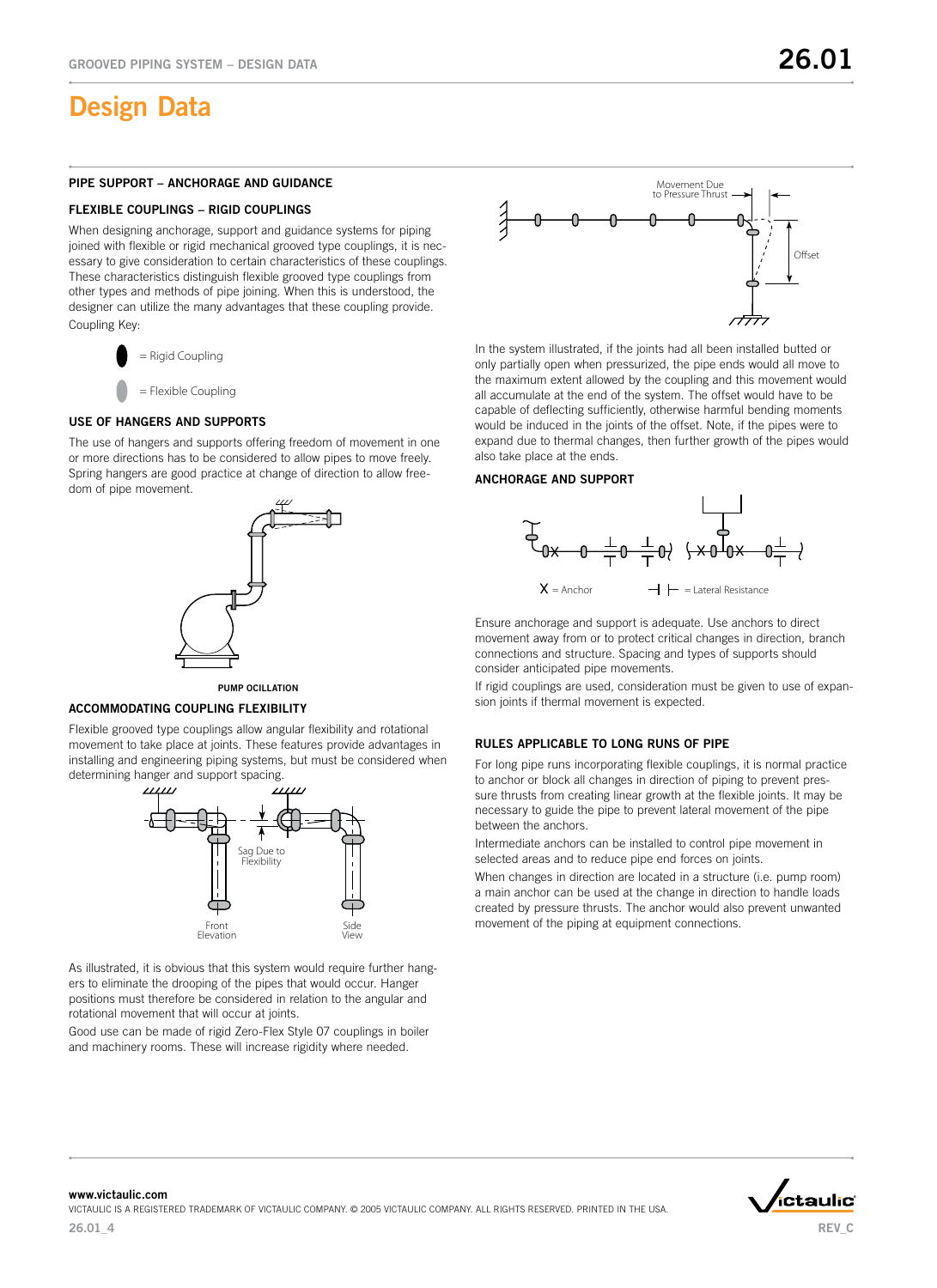#### **PIPE SUPPORT**

#### FLEXIBLE COUPLINGS - RIGID COUPLINGS

Piping joined with grooved type couplings, like all other piping systems, requires support to carry the weight of pipes, equipment and fluid. Like all other methods of joining pipes, the support or hanging method must be such as to eliminate undue stresses on joints, piping and other components. Additionally, the method of support must be such as to allow movement of the pipes where required and to provide for other special requirements such as drainage, etc. as may be required by the designer. The support system for flexible mechanical grooved type pipe couplings must consider some of the special requirements of these couplings.

The tables show suggested maximum span between pipe supports for horizontal straight runs of standard weight steel pipe carrying water or similarly dense liquids. They are not intended to be used as specifications for all installations. These DO NOT apply where critical calculations are made or where there are concentrated loads between supports.

Do not attach supports directly to the couplings. Support adjoining pipe and equipment only.

#### **RIGID SYSTEMS**

For Victaulic rigid coupling Styles 07, W07, 307, HP-70, 005, 009, and others, the Maximum Hanger Spacing below may be used.

|                               | Size                                    | Suggested Maximum Span Between Supports<br><b>Feet/meters</b> |                      |            |         |                    |            |  |
|-------------------------------|-----------------------------------------|---------------------------------------------------------------|----------------------|------------|---------|--------------------|------------|--|
| <b>Nominal</b><br><b>Size</b> | <b>Actual</b><br><b>Outside</b><br>Dia. |                                                               | <b>Water Service</b> |            |         | Gas or Air Service |            |  |
| In./mm                        | ln./mm                                  | $\star$                                                       | $\ddagger$           | $\ddagger$ | $\star$ | $\dagger$          | $\ddagger$ |  |
| 1                             | 1.315                                   | $\overline{7}$                                                | 9                    | 12         | 9       | 9                  | 12         |  |
| 25                            | 33.7                                    | 2.1                                                           | 2.7                  | 3.7        | 2.7     | 2.7                | 3.7        |  |
| $1\frac{1}{4}$                | 1.660                                   | $\overline{7}$                                                | 11                   | 12         | 9       | 11                 | 12         |  |
| 32                            | 42.4                                    | 2.1                                                           | 3.4                  | 3.7        | 2.7     | 3.4                | 3.7        |  |
| $1\frac{1}{2}$                | 1.900                                   | $\overline{7}$                                                | 12                   | 15         | 9       | 13                 | 15         |  |
| 40                            | 48.3                                    | 2.1                                                           | 3.7                  | 4.6        | 2.7     | 4.0                | 4.6        |  |
| $\overline{2}$                | 2.375                                   | 10                                                            | 13                   | 15         | 13      | 15                 | 15         |  |
| 50                            | 60.3                                    | 3.1                                                           | 4.0                  | 4.6        | 4.0     | 4.6                | 4.6        |  |
| $\overline{3}$                | 3.500                                   | 12                                                            | 15                   | 15         | 15      | 17                 | 15         |  |
| 80                            | 88.9                                    | 3.7                                                           | 4.6                  | 4.6        | 4.6     | 5.2                | 4.6        |  |
| $\overline{4}$                | 4.500                                   | 14                                                            | 17                   | 15         | 17      | 21                 | 15         |  |
| 100                           | 114.3                                   | 4.3                                                           | 5.2                  | 4.6        | 5.2     | 6.4                | 4.6        |  |
| 6                             | 6.625                                   | 17                                                            | 20                   | 15         | 21      | 25                 | 15         |  |
| 150                           | 168.3                                   | 5.2                                                           | 6.1                  | 4.6        | 6.4     | 7.6                | 4.6        |  |
| 8                             | 8.625                                   | 19                                                            | 21                   | 15         | 24      | 28                 | 15         |  |
| 200                           | 219.1                                   | 5.8                                                           | 6.4                  | 4.6        | 7.3     | 8.5                | 4.6        |  |
| 10                            | 10.750                                  | 19                                                            | 21                   | 15         | 24      | 31                 | 15         |  |
| 250                           | 273.0                                   | 5.8                                                           | 6.4                  | 4.6        | 7.3     | 9.5                | 4.6        |  |
| 12                            | 12.750                                  | 23                                                            | 21                   | 15         | 30      | 33                 | 15         |  |
| 300                           | 323.9                                   | 7.0                                                           | 6.4                  | 4.6        | 9.1     | 10.1               | 4.6        |  |
| 14                            | 14.000                                  | 23                                                            | 21                   | 15         | 30      | 33                 | 15         |  |
| 350                           | 355.6                                   | 7.0                                                           | 6.4                  | 4.6        | 9.1     | 10.1               | 4.6        |  |
| 16                            | 16.000                                  | 27                                                            | 21                   | 15         | 35      | 33                 | 15         |  |
| 400                           | 406.4                                   | 8.2                                                           | 6.4                  | 4.6        | 10.7    | 10.1               | 4.6        |  |
| 18                            | 18.000                                  | 27                                                            | 21                   | 15         | 35      | 33                 | 15         |  |
| 450                           | 457.0                                   | 8.2                                                           | 6.4                  | 4.6        | 10.7    | 10.1               | 4.6        |  |
| 20                            | 20.000                                  | 30                                                            | 21                   | 15         | 39      | 33                 | 15         |  |
| 500                           | 508.0                                   | 9.1                                                           | 6.4                  | 4.6        | 11.9    | 10.1               | 4.6        |  |
| 24                            | 24.000                                  | 32                                                            | 21                   | 15         | 42      | 33                 | 15         |  |
| 600                           | 610.0                                   | 9.8                                                           | 6.4                  | 4.6        | 12.8    | 10.1               | 4.6        |  |

\* Spacing corresponds to ASME B31.1 Power Piping Code.

† Spacing corresponds to ASME B31.9 Building Services Piping Code.

‡ Spacing corresponds to NFPA 13 Fire Sprinkler Systems.

#### FLEXIBLE SySTEMS

For coupling Styles including 75, 77, W77, 770, and others. Standard grooved-type couplings allow angular, linear and rotational movement at each joint, to accommodate expansion, contraction, settling, vibration, noise and other piping system movement. These features provide advantages in designing piping systems but must be considered when determining hanger and support bracing and location.

### Maximum Hanger Spacing

For straight runs without concentrated loads and where full linear movement is required.

| <b>PIPE</b><br>SIZE              |          |                |                          |                                                             |                          | Pipe Length in Feet/meters |                          |                |                |                |
|----------------------------------|----------|----------------|--------------------------|-------------------------------------------------------------|--------------------------|----------------------------|--------------------------|----------------|----------------|----------------|
| <b>Nominal</b><br>Inches/<br>mm  | 7<br>2.1 | 10<br>3.0      | 12<br>3.7                | 15<br>4.6<br>*Average Hangers per Pipe Length Evenly Spaced | 20<br>6.1                | 22<br>6.7                  | 25<br>7.6                | 30<br>9.1      | 35<br>10.7     | 40<br>12.2     |
| $\frac{3}{4} - 1$<br>$20 - 25$   | 1        | $\overline{2}$ | $\overline{2}$           | $\overline{2}$                                              | 3                        | 3                          | $\overline{4}$           | $\overline{4}$ | 5              | 6              |
| $1\frac{1}{4} - 2$<br>$32 - 50$  | 1        | $\overline{2}$ | $\overline{\phantom{a}}$ | $\overline{\phantom{a}}$                                    | 3                        | 3                          | $\overline{4}$           | $\overline{4}$ | 5              | 5              |
| $2\frac{1}{2} - 4$<br>$65 - 100$ | 1        | 1              | $\overline{2}$           | $\overline{\phantom{a}}$                                    | $\overline{2}$           | $\overline{2}$             | $\overline{2}$           | 3              | $\overline{4}$ | $\overline{4}$ |
| $5 - 8$<br>$125 - 200$           | 1        | 1              | 1                        | $\overline{\phantom{a}}$                                    | $\overline{2}$           | $\mathcal{P}$              | $\overline{2}$           | 3              | 3              | 3              |
| $10 - 12$<br>$250 - 300$         | 1        | 1              | 1                        | $\overline{\phantom{a}}$                                    | $\overline{\phantom{a}}$ | $\overline{\phantom{a}}$   | $\overline{\phantom{a}}$ | 3              | 3              | 3              |
| $14 - 16$<br>$350 - 400$         | 1        | 1              | 1                        | $\overline{\phantom{a}}$                                    | $\overline{\phantom{a}}$ | $\overline{2}$             | $\overline{2}$           | 3              | 3              | 3              |
| $18 - 24$<br>$450 - 600$         | 1        | 1              | 1                        | $\overline{2}$                                              | $\overline{2}$           | $\overline{2}$             | $\overline{2}$           | 3              | 3              | 3              |
| $28 - 42$<br>$700 - 1050$        | 1        | 1              | 1                        | 1                                                           | $\overline{2}$           | $\overline{2}$             | $\overline{2}$           | 3              | 3              | 3              |

\*No pipe length should be left unsupported between any two couplings. NOTE: 14 – 16" maximum hanger spacing values apply to 377 mm and 426 mm Style 77 couplings

#### Maximum Hanger Spacing

For straight runs without concentrated loads and where full linear movement is not required.

| PIPE SIZE RANGE             | <b>Suggested Maximum Span</b><br><b>Between Supports</b> |
|-----------------------------|----------------------------------------------------------|
| <b>Nominal</b><br>Inches/mm | <b>Feet/meters</b>                                       |
| $3/4 - 1$                   | 8                                                        |
| $20 - 25$                   | 2.4                                                      |
| $11/4 - 2$                  | 10                                                       |
| $32 - 50$                   | 3.0                                                      |
| $21/2 - 4$                  | 12                                                       |
| $65 - 100$                  | 3.7                                                      |
| $5 - 8$                     | 14                                                       |
| $125 - 200$                 | 4.3                                                      |
| $10 - 12$                   | 16                                                       |
| $250 - 300$                 | 4.9                                                      |
| $14 - 16$                   | 18                                                       |
| $350 - 400$                 | 5.5                                                      |
| $18 - 24$                   | 20                                                       |
| $450 - 600$                 | 6.1                                                      |
| $28 - 42$                   | 21                                                       |
| 700 - 1050                  | 6.4                                                      |

NOTE: 14 – 16" maximum hanger spacing values apply to 377 mm and 426 mm Style 77 couplings

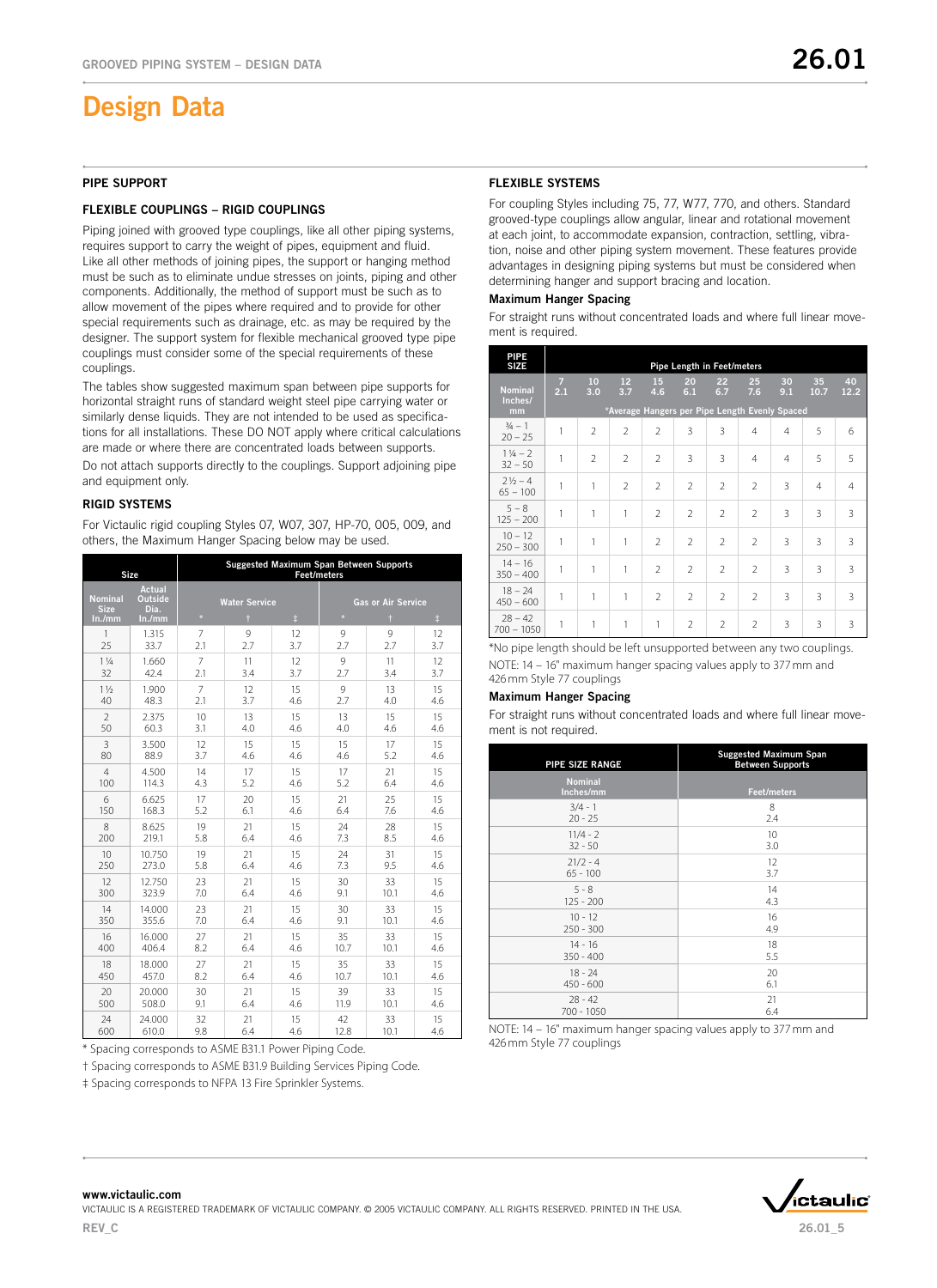### Light-Wall, Stainless Steel Rigid System Hanger Spacing

Light-wall, stainless steel piping requires hangers to meet the following spacing requirements. For flexible systems, refer to the preceding tables under the "Flexible Sysems" section. For rigid systems, refer to the table below for maximum hanger spacing.

| P IPE SIZE                         | Suggested Maximum Span Between Supports<br>Feet/meters |             |  |  |  |  |
|------------------------------------|--------------------------------------------------------|-------------|--|--|--|--|
| <b>Nominal Size</b><br>Inches (mm) | Schedule 10S                                           | Schedule 5S |  |  |  |  |
| $\overline{2}$                     | 10                                                     | 9           |  |  |  |  |
| 50                                 | 3.1                                                    | 2.7         |  |  |  |  |
| 3                                  | 12                                                     | 10          |  |  |  |  |
| 80                                 | 3.7                                                    | 3.1         |  |  |  |  |
| $\overline{4}$                     | 12                                                     | 11          |  |  |  |  |
| 100                                | 3.7                                                    | 3.4         |  |  |  |  |
| 6                                  | 14                                                     | 13          |  |  |  |  |
| 150                                | 4.3                                                    | 4.0         |  |  |  |  |
| 8                                  | 15                                                     | 13          |  |  |  |  |
| 200                                | 4.6                                                    | 4.0         |  |  |  |  |
| 10                                 | 16                                                     | 15          |  |  |  |  |
| 250                                | 4.9                                                    | 4.6         |  |  |  |  |
| 12                                 | 17                                                     | 16          |  |  |  |  |
| 300                                | 5.2                                                    | 4.9         |  |  |  |  |
| $14*$<br>350                       | 21<br>6.4                                              |             |  |  |  |  |
| $16*$<br>400                       | 22<br>6.7                                              |             |  |  |  |  |
| $18*$<br>450                       | 22<br>6.7                                              |             |  |  |  |  |
| $20*$<br>500                       | 24<br>7.3                                              |             |  |  |  |  |
| $74*$<br>600                       | 25<br>7.6                                              |             |  |  |  |  |

\*Hanger spacing for these sizes applies to Style W89 and Style W489 AGS Rigid Couplings

### ANCHORS

## FLEXIBLE COUPLINGS – RIGID COUPLINGS

Anchors can be used to prevent movement due to pressure thrust. There are two types of anchors which are commonly used:

A. Main anchors

B. Intermediate anchors

$$
\overbrace{}
$$

#### A. Main Anchors

Main anchors are installed at or near terminations and changes of direction of a pipe line. The forces acting on a main anchor will result from internal pressure thrust. These forces can generate substantial loads which may require structural analysis.



#### B. Intermediate Anchors

Intermediate anchors divide a long pipe run, with main anchors at each end, into individual expanding sections. The pressure thrust on the intermediate anchors cancel each other out.

$$
\lambda 0 - 0 + 0 - 0 + 0 - 0 \times 0
$$

Where there is a change in pipe diameter, there will be a differential pressure thrust acting on an intermediate anchor.

D1 D2 PTD D1 > D2

B



REV C